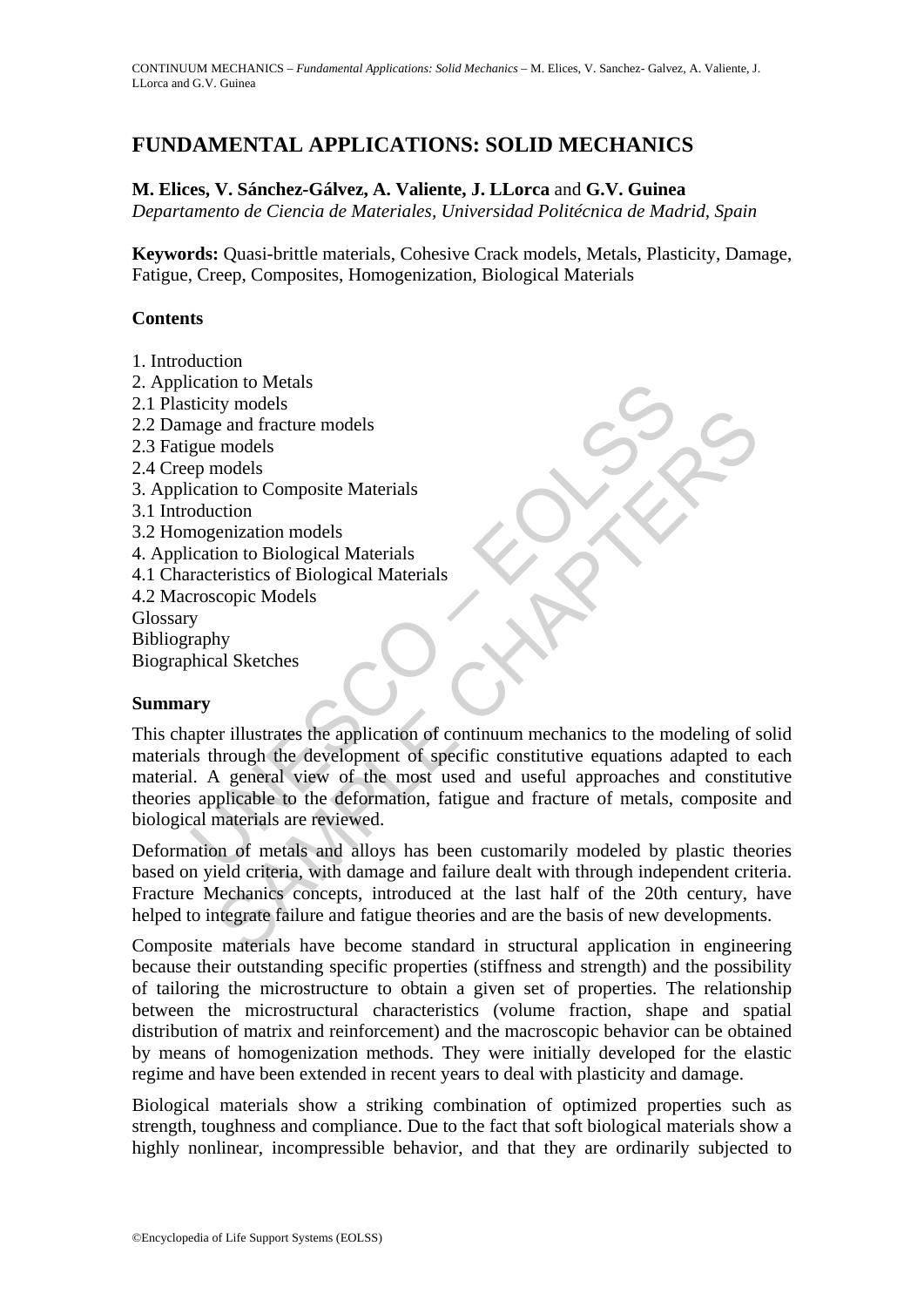large strains under a complex multiaxial stress state, the initial models drawn from polymer science have given way to phenomenological constitutive equations with a more or less close connection to the microscopical constituents.

### **1. Introduction**

This chapter illustrates the application of continuum mechanics to the modeling of solid materials through the development of specific constitutive equations adapted to each material. The following sections summarize some of the most important constitutive theories applicable to the deformation fatigue and fracture of metals, composite and biological materials aiming at giving to the reader a general view of the most used and useful approaches.

It has not been the intention of the authors to give a detailed and thorough description of all the available models and theories but to show in a simple and intelligible way the methods and techniques used to deal with involved topics like damage, fracture or heterogeneity within the framework of the continuum mechanics. All the sections of this chapter are self-contained and can be read independently. The authors presume that the reader has a basic knowledge of continuum mechanics, and that it is acquainted with the tensor notation.

### **2. Application to Metals**

proaches.<br>
or been the intention of the authors to give a detailed and thorough<br>
available models and theories but to show in a simple and intell<br>
s and techniques used to deal with involved topics like dama<br>
eneity within been the intention of the authors to give a detailed and thorough description<br>liable models and theories but to show in a simple and intelligible way<br>of the demiques used to deal with involved topics like damage, fracture Metals and alloys are materials being used by the human being since the end of the Stone Age. However, the scientific knowledge of its mechanical behavior begins at the XIX Century. The theories to model plastic behavior of metals and alloys were developed along the XX Century. Tresca (1864) and Von Mises (1913) proposed their yield criteria. Levy (1864), Mises (1913), Prandtl (1924) and Reuss (1930) established the stress-strain relationship. Failure criteria were proposed from the pioneering work of Hancock and Mackenzie (1976); finally, fatigue behavior was modeled using Fracture Mechanics concepts since the work of Paris and Erdogan (1963). This section summarizes the State of the Art of Solid Mechanics applications to metals and alloys.

### **2.1. Plasticity Models**

For metals and alloys, the plastic strain rate tensor  $\dot{\epsilon}^p$  is a function of the deviatoric stress tensor **σ**′

$$
\dot{\boldsymbol{\varepsilon}}^{\mathrm{p}} = \mathbf{f}\left(\boldsymbol{\sigma}'\right) \tag{1}
$$

After some mathematical manipulation, Prandtl-Reuss equations are derived

$$
\dot{\mathbf{\varepsilon}}^{\mathrm{p}} = \mathbf{f}\left(\mathbf{\sigma}'\right) = \frac{3\dot{\overline{\sigma}}}{2\overline{\sigma}^2 F'}\mathbf{\sigma}'\tag{2}
$$

where  $\bar{\sigma}$  is the equivalent stress (Mises stress) defined as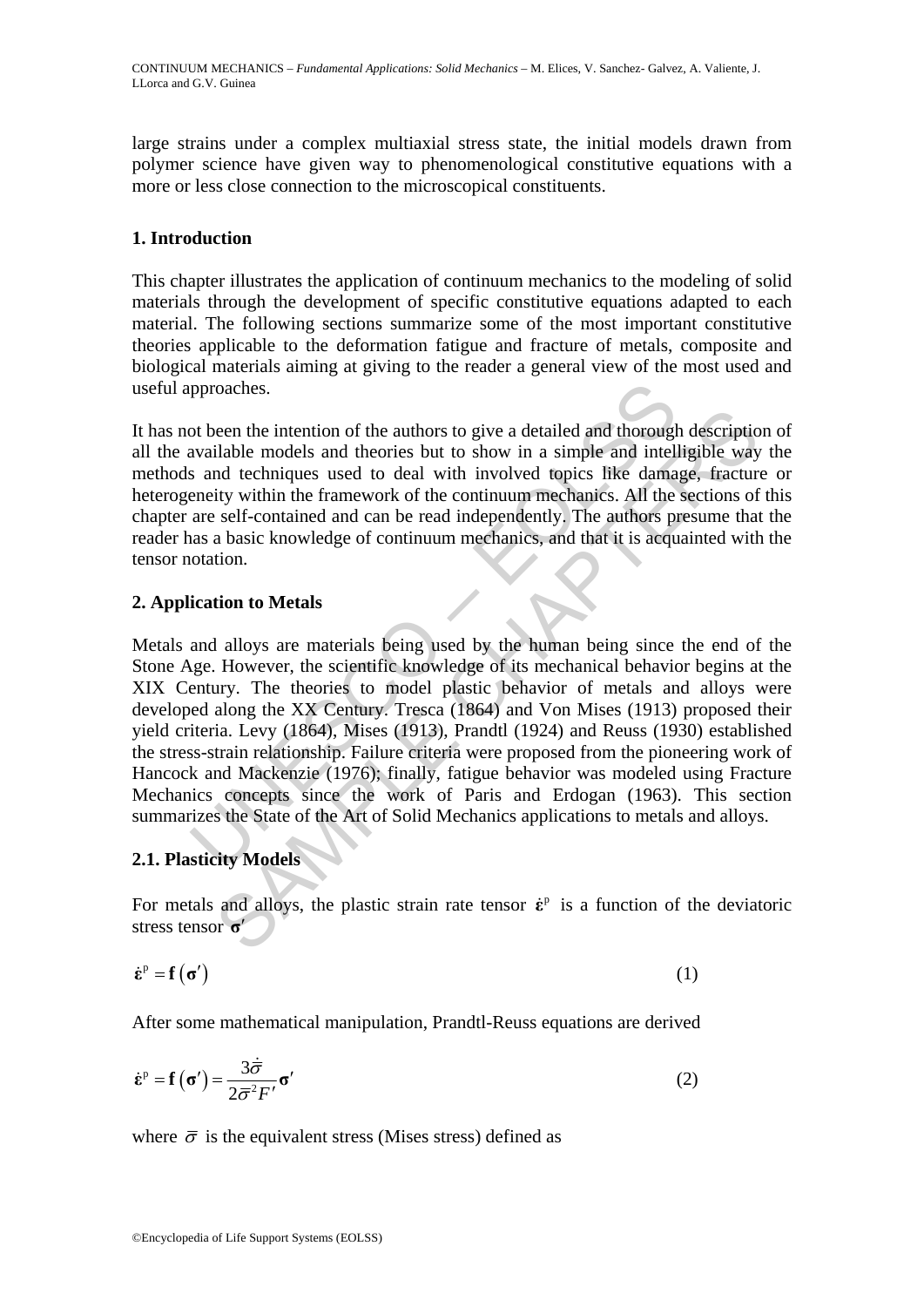CONTINUUM MECHANICS – *Fundamental Applications: Solid Mechanics* – M. Elices, V. Sanchez- Galvez, A. Valiente, J. LLorca and G.V. Guinea

$$
\overline{\sigma} = \sqrt{\frac{3}{2} \sigma' \cdot \sigma'}
$$
 (3)

*F'* is the derivative of function defined as the relationship between  $\bar{\sigma}$  and the plastic work per unit volume

$$
\overline{\sigma} = F\left(\int \sigma' \cdot d\mathbf{\varepsilon}^{\mathrm{p}}\right) \tag{4}
$$

This equation is taking into account the increase of yielding stress with plastic work (work hardening). Alternatively, it can be substituted by the following expression, more artificial although easier to use

$$
\bar{\sigma} = H\left(\int d\mathbf{\varepsilon}^{\mathrm{p}}\right) \tag{5}
$$

where  $\dot{\vec{\varepsilon}}^p$  is the rate of equivalent plastic strain, defined as

$$
\dot{\bar{\varepsilon}}^p = \sqrt{\frac{2}{3} \dot{\varepsilon}^p \cdot \dot{\varepsilon}^p}
$$
 (6)

and Prandtl-Reuss equations yield

$$
\dot{\mathbf{\varepsilon}}^{\mathrm{p}} = \frac{3\dot{\overline{\sigma}}}{2\overline{\sigma}H'}\mathbf{\sigma}'
$$
 (7)

valid for  $\dot{\bar{\sigma}} > 0$  (loading), otherwise  $\dot{\epsilon}^p = 0$  (unloading).

although easier to use<br>  $\int d\vec{r}$ <br>  $\vec{r}^p$  is the rate of equivalent plastic strain, defined as<br>  $\frac{2}{3} \dot{\epsilon}^p \cdot \dot{\epsilon}^p$ <br>
andtl-Reuss equations yield<br>  $\frac{\dot{\vec{\sigma}}}{\vec{r}H'} \sigma'$ <br>  $\vec{r} \vec{\sigma} > 0$  (loading), otherwise  $\hat{\$ (5)<br>
See the rate of equivalent plastic strain, defined as<br>  $\vec{r} \cdot \vec{e}^p$ <br>
1-Reuss equations yield<br>
(6)<br>
1-Reuss equations yield<br>
(7)<br>  $\vec{r} > 0$  (loading), otherwise  $\vec{e}^p = 0$  (unloading).<br>
us the function relating  $H(\cdot)$  is thus the function relating equivalent stress and equivalent plastic strain. For uniaxial stress conditions (tension or compression),  $\bar{\sigma}$  coincides with the applied stress, and  $\bar{\varepsilon}^{\rm p}$  coincides with plastic strain in the direction of the applied stress, so that function  $H(\cdot)$  is the stress-plastic strain curve obtained in a tensile test with the alloy.

Such stress-plastic strain curve used to be dependent on temperature and strain rate. The most widely used analytical formulae are those by Johnson-Cook and Zerilli-Armstrong. Johnson-Cook equation is an empirical formula

$$
\sigma = \left[ A + B \left( \varepsilon^p \right)^n \right] \left( 1 + C \ln \dot{\varepsilon}^* \right) \left( 1 - T^{*m} \right) \tag{8}
$$

where  $\dot{\varepsilon}^*$  is the strain rate ratio

$$
\dot{\varepsilon}^* = \frac{\dot{\varepsilon}}{\dot{\varepsilon}_0} \tag{9}
$$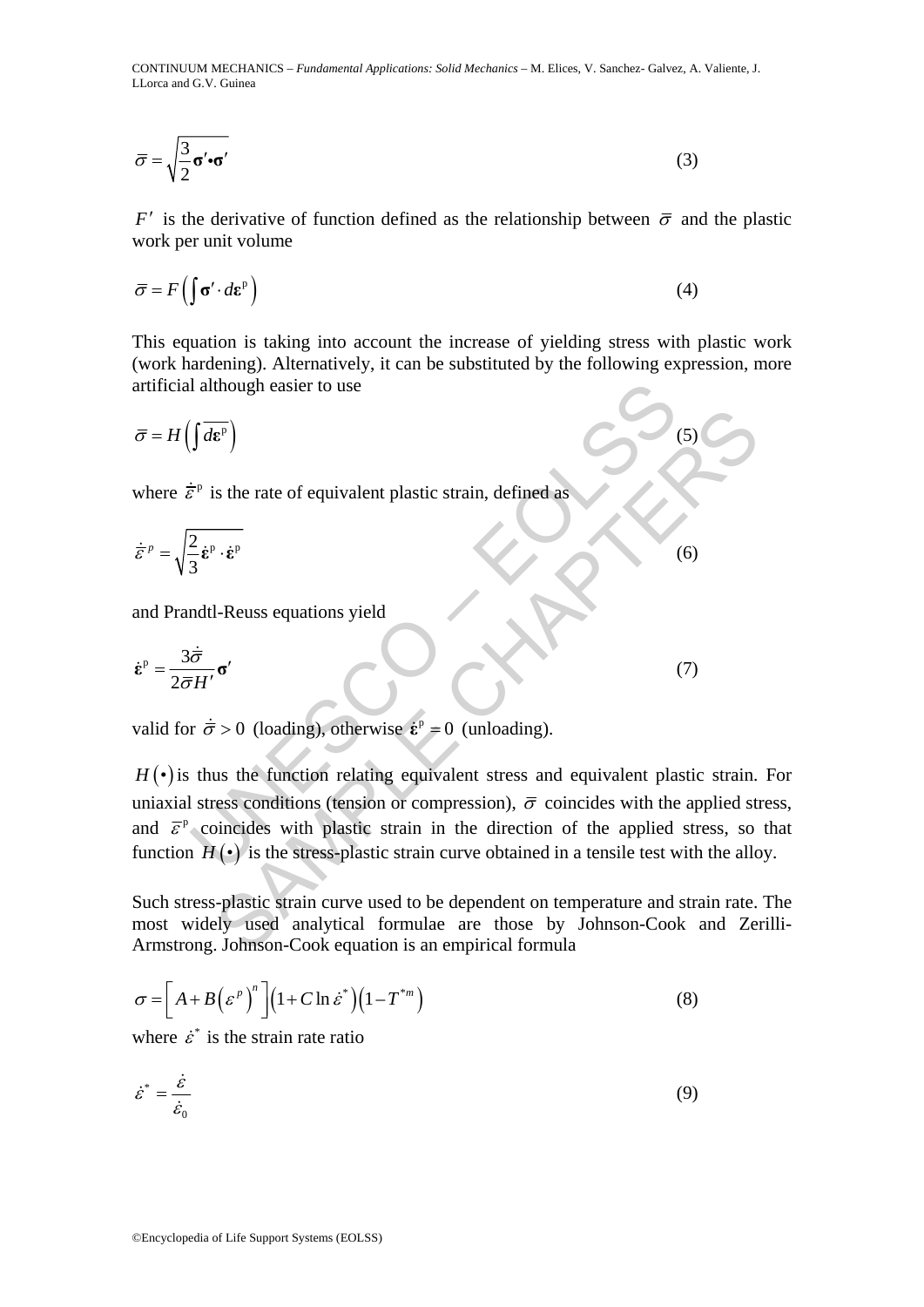$\dot{\varepsilon}$  being the actual strain rate,  $\dot{\varepsilon}_0$  a reference strain rate and  $T^*$  is a temperature factor given by

$$
T^* = \frac{T - T_0}{T_m - T_0} \tag{10}
$$

where *T* is actual temperature,  $T_0$  a reference temperature and  $T_m$  the melting temperature. A, B, C, *m* and *n* are empirical constants.

Zerilli-Armstrong expressions are derived from dislocation motion equations. For FCC metals

$$
\sigma = C_0 + C_2 \left( \varepsilon^p \right)^n \exp \left\{ -C_3 T + C_4 T \ln \dot{\varepsilon} \right\}
$$
 (11)

For BCC metals

$$
\sigma = C_0 + C_1 \exp\{-C_3 T + C_4 T \ln \dot{\varepsilon}\} + C_5 \left(\varepsilon^p\right)^n \tag{12}
$$

where  $\dot{\varepsilon}$  is the strain rate, *T* the absolute temperature and  $C_0, C_1, C_2, C_3, C_4, C_5$  and *n* are material constants to be determined experimentally.

#### **2.2. Damage and Fracture Models**

+  $C_2(\varepsilon^p)^n \exp\{-C_3T + C_4T \ln \varepsilon\}$ <br>
C metals<br>  $+ C_1 \exp\{-C_3T + C_4T \ln \varepsilon\} + C_5(\varepsilon^p)^n$ <br>  $\varepsilon$  is the strain rate, T the absolute temperature and  $C_0, C_1, C_2, C_3$ <br>
erial constants to be determined experimentally.<br> **mage**  $\int_{c_2}^{\infty} (e^v)^n \exp \{-C_3T + C_4T \ln \dot{\varepsilon}\} + C_5 (e^v)^n$ <br>
aretals<br>
aretals<br>
aretals<br>
in experimentally.<br>
See and Fracture Models<br>
Mechanics models of ductile fracture of metals and alloys are used<br>
Mechanics models of ductil Continuum Mechanics models of ductile fracture of metals and alloys are usually developed by transforming the general equations of Plasticity to incorporate into the most common damage mechanisms. These consist of the nucleation, growth and coalescence of voids from second phase particles that fail by fracture or decohesion from the metal matrix. The metal or alloy is identified with a porous material whose porosity increases with plastic deformation due to continuous nucleation of new voids and growth of the old ones. Void coalescence is the damage process determinant of failure modes such as ductile crack growth or localized plastic flow and shear fracture. The most widely known porous ductile material model is originally due to Gurson [2.1], even though posterior contributions have fruitfully improved it (see, for instance [2.2]). A scalar field representing the void fraction is incorporated into the constitutive equations of Plasticity to account for the influence of porosity on the macroscopic deformation. As a counterbalance, a porosity growth law must be added to the constitutive equations. Since plastic strain does not change volume, this law must express that the porosity growth rate only differs from the macroscopic volume strain rate in the contribution of void nucleation to the porosity rate.

The constitutive equations modified by the incorporation of porosity are the yield condition and the stress-strain relations. Further, the spherical part of the stress tensor also must incorporated into these set of equations, since this component of stresses largely influences porosity, even though the plastic strains of the metal matrix do not depend on it.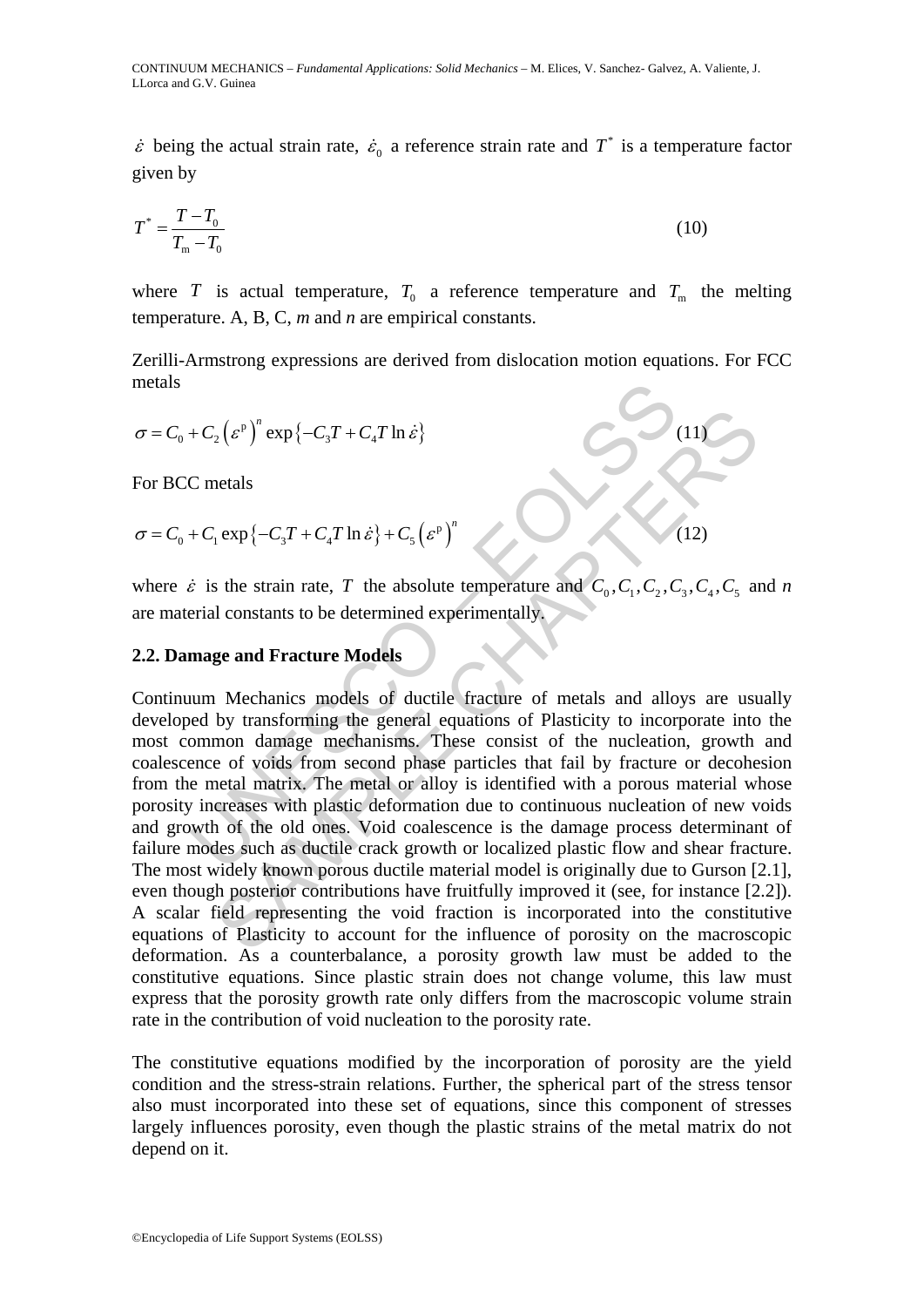Accordingly, a very simple model of porous ductile material can be formulated by assuming a rigid, perfectly plastic metal matrix, in which void nucleation and yielding occur simultaneously and no further void nucleation takes place. For such a material, plastic strains are the complete strains, the yield condition of the matrix becomes reduced to the substitution of the function  $F(\cdot)$  of Eq (4) by a material constant, the yield strength  $\sigma_y$ , and the porosity growth rate coincides with the macroscopic volume strain rate. According to the original Gurson model, the yield condition, the stress-strain relations, and the porosity growth law for this porous material are given in the next table and compared with the analogous equations for the same material in the absence of porosity.

|                                                                                                                                                                                                                                                                                                                                                                                                                                                                                                                                                                                                                                                  | Non porous<br>material                                                                                                                          | Porous material                                                                                                                                                                                                               |      |
|--------------------------------------------------------------------------------------------------------------------------------------------------------------------------------------------------------------------------------------------------------------------------------------------------------------------------------------------------------------------------------------------------------------------------------------------------------------------------------------------------------------------------------------------------------------------------------------------------------------------------------------------------|-------------------------------------------------------------------------------------------------------------------------------------------------|-------------------------------------------------------------------------------------------------------------------------------------------------------------------------------------------------------------------------------|------|
| Yield<br>condition                                                                                                                                                                                                                                                                                                                                                                                                                                                                                                                                                                                                                               | $\overline{\sigma} = \sigma_{\rm v}$                                                                                                            | $\overline{\sigma} = \sigma_{\rm Y} \sqrt{1 + v^2 - 2\nu \cosh\left(\frac{3\sigma_{\rm m}}{2\sigma_{\rm v}}\right)}$                                                                                                          | (13) |
| Stress-strain                                                                                                                                                                                                                                                                                                                                                                                                                                                                                                                                                                                                                                    | $\dot{\boldsymbol{\varepsilon}} = \dot{\boldsymbol{\varepsilon}}_{\text{p}} = \dot{\lambda} \frac{3}{\sigma_{\text{v}}^2} \boldsymbol{\sigma}'$ | $\dot{\varepsilon} = \dot{\varepsilon}_{\text{p}} = \lambda \left[ \frac{3}{\sigma_{\text{Y}}^2} \sigma' + \frac{v}{\sigma_{\text{Y}}} \sinh \left( \frac{3\sigma_{\text{m}}}{2\sigma_{\text{Y}}} \right) \mathbf{1} \right]$ | (14) |
| Porosity<br>growth                                                                                                                                                                                                                                                                                                                                                                                                                                                                                                                                                                                                                               | $tr\dot{\mathbf{\varepsilon}} = tr\dot{\mathbf{\varepsilon}}_{p} = 0$                                                                           | tr $\dot{\boldsymbol{\varepsilon}} = \text{tr}\dot{\boldsymbol{\varepsilon}}_{\text{p}} = \frac{\dot{\boldsymbol{\nu}}}{1-\nu}$                                                                                               | (15) |
| In these formulae, $\bar{\sigma}$ is the von Mises stress, $\sigma_m$ the spherical stress, v the void<br>fraction, $\sigma'$ is the deviator stress tensor, $\dot{\epsilon}$ and $\dot{\epsilon}^{\rm p}$ are the complete and plastic strain-<br>rate tensors, $\lambda$ is an indeterminate proportionality factor, 1 is the identity tensor, and a<br>superimposed dot denotes time derivative. Plasticity problems involving a porous<br>material as described by the equations of the third column of the table are solved by<br>using these equations together with the general Continuum Mechanics ones<br>(equilibrium, compatibility). |                                                                                                                                                 |                                                                                                                                                                                                                               |      |
| For porous materials with isotropic work-hardening matrix, the yield strength $\sigma_{y}$ of the                                                                                                                                                                                                                                                                                                                                                                                                                                                                                                                                                |                                                                                                                                                 |                                                                                                                                                                                                                               |      |
| matrix is not a material constant, but a function $\sigma_Y = F(w_p)$ of plastic work per unit                                                                                                                                                                                                                                                                                                                                                                                                                                                                                                                                                   |                                                                                                                                                 |                                                                                                                                                                                                                               |      |
| volume $w_p$ , as stated in the previous section. To keep the balance between unknowns                                                                                                                                                                                                                                                                                                                                                                                                                                                                                                                                                           |                                                                                                                                                 |                                                                                                                                                                                                                               |      |
| and equations, the condition of equal plastic work rate in the matrix and the porous<br>material must be added. This yields the additional equation                                                                                                                                                                                                                                                                                                                                                                                                                                                                                              |                                                                                                                                                 |                                                                                                                                                                                                                               |      |

$$
\boldsymbol{\sigma} \cdot \boldsymbol{\dot{\varepsilon}}_{\rm p} = (1 - \nu) \dot{w}_{\rm p} = (1 - \nu) f'(\sigma_{\rm Y}) \dot{\sigma}_{\rm Y}
$$
 (16)

*f* ′(⋅) being the derivative of the inverse function  $f(·)$  of  $F(·)$ .

- -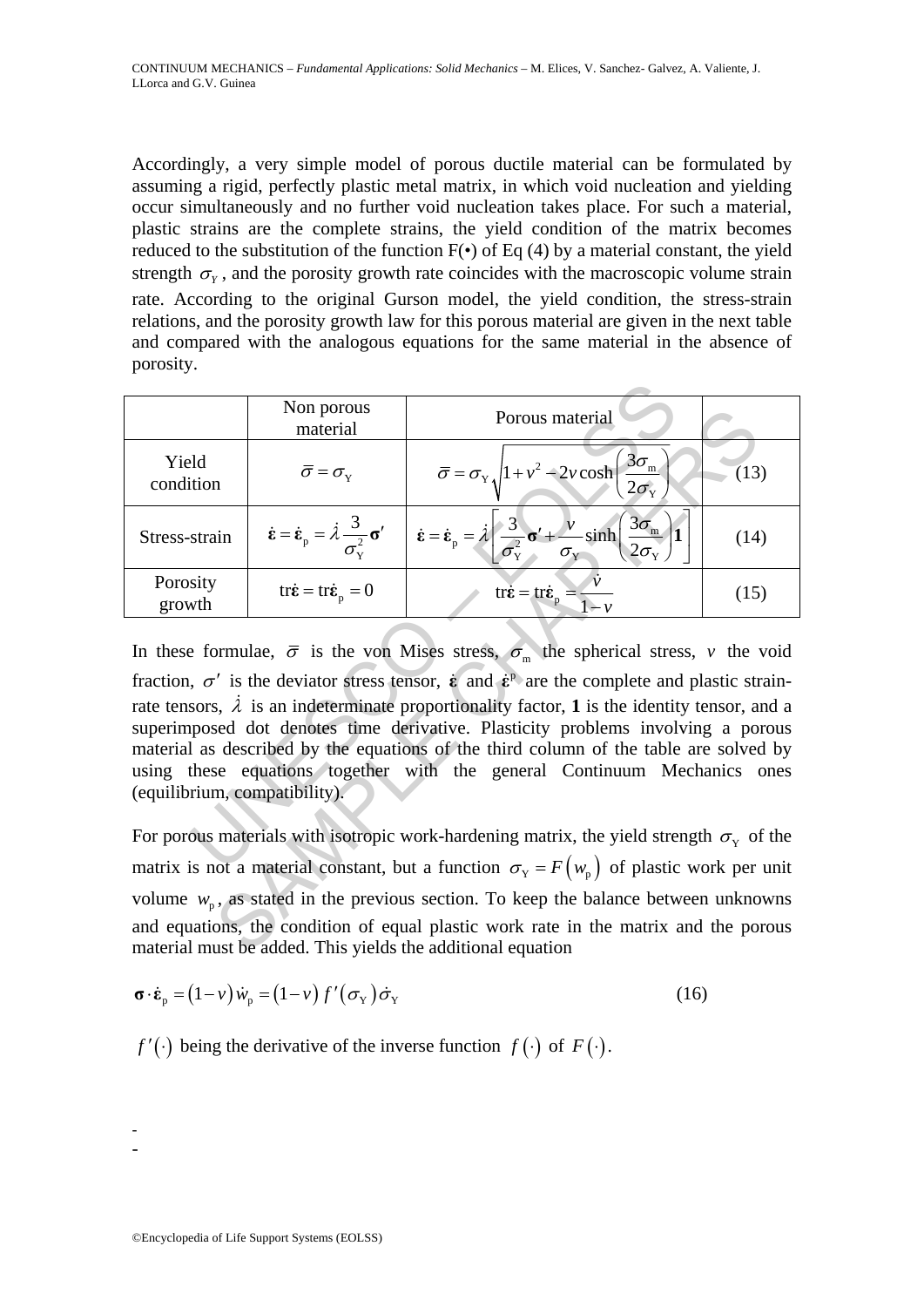-

## TO ACCESS ALL THE **27 PAGES** OF THIS CHAPTER, Visit: [http://www.eolss.net/Eolss-sampleAllChapter.aspx](https://www.eolss.net/ebooklib/sc_cart.aspx?File=E6-161-13-00)

#### **Bibliography**

L. Gurson, (1977) Continuum theory of ductile rupture by void nucleation an<br>
eria and flow rules for porous ductile media. Eng. Mat. Tech., 99 2-15.<br>
Fvergarad, *Material Failure by Void Growth to Coalescence in Advances* [2.1] A. L. Gurson, (1977) Continuum theory of ductile rupture by void nucleation and growth: part Iyield criteria and flow rules for porous ductile media. Eng. Mat. Tech., **99** 2-15.

and, *Material Finline by Void Growth to Coalescence in Advances in Applied Mecha 3-151 (Academic Press, New York, 1990)<br>
3-151 (Academic Press, New York, 1990)<br>
an Committee for Standardization, <i>European Standard EN-1993* [2.2] V. Tvergaard, *Material Failure by Void Growth to Coalescence in Advances in Applied Mechanics*, *Volume 27*, 83-151 (Academic Press, New York, 1990)

[2.3] European Committee for Standardization, *European Standard EN-1993 Design of Steel Structures, Part 1-9: Fatigue*, (Brussels, 2005)

[3.1] Nemat-Nasser S and Hori M (1999) Micromechanics. Overall properties of heterogeneous materials. North-Holland, Amsterdam.

[3.2] Torquato S (2001) Random Heterogeneous Materials. Springer. New York.

[3.3] Eshelby J D (1957) "The determination of the elastic field of an ellipsoidal inclusion and related problems" Proc. Roy. Soc. London, A241, 376-396.

[3.4] Hill R (1965) "A self-consistent mechanics of composite materials" J. Mech. Phys. Solids, 13, 213- 222.

[3.5] Mori T and Tanaka K (1973) "Average stress in the matrix and average elastic energy of materials with misfitting inclusions" Acta metall. Mater., 21, 571-574.

[3.6] Benveniste Y (1987) "A new approach to the application of Mori-Tanaka's theory in composite materials" Mech. Mater., 6, 147-157.

[3.7] Pierard O, Friebel C and Doghri I (2004), "Mean-field homogenization of multiphase thermo-elastic composites: a general framework and its validation". Comp Sci Tech, 64, 1587-1603.

[3.8] Kroner E (1958) "Berechnung der elastischen Konstanten des Vielkristalls aus den Konstanten der Einkristalls" Z. Physik, 151, 504-518.

[3.9] Hill R (1963) "Elastic properties of reinforced solids: some theoretical principles" J. Mech. Phys. Solids, 11, 357-372.

[3.10] Hashin Z and Shtrikman S (1963) "A variational approach to the theory of elastic behavior of multiphase materials" J. Mech. Phys. Solids, 11, 127-140.

[3.11] Ponte Castañeda P and Suquet P (1998) "Nonlinear composites" Adv. Appl. Mech., 34, 171-301.

[3.12] Chaboche J L, Kanouté P and Roos A (2005) "On the capabilities of mean-field approaches for the description of plasticity in metal matrix composites" Int. J. Plasticity, 21, 1409-1434.

[3.13] González C and LLorca J (2000) "A self-consistent approach to the elasto-plastic behavior of twophase materials including damage" J. Mech. Phys. Solids, 48, 675-692.

[3.14] Estevez R, Maire E, Franciosi P and Wilkinson, D S (1999) "Effect of particle clustering on the strengthening versus damage rivalry in particulate reinforced elastic plastic materials: A 3-D analysis from a self-consistent modeling" Eur. J. Mech. A/Solids, 18, 785-804.

[4.1] Treloar L.R.G. (1958). *The Physics of Rubber Elasticity,* 322 pp. Clarendon, Oxford, UK: [A classical review of the elastic properties of rubber, together with the kinetic-theory background.]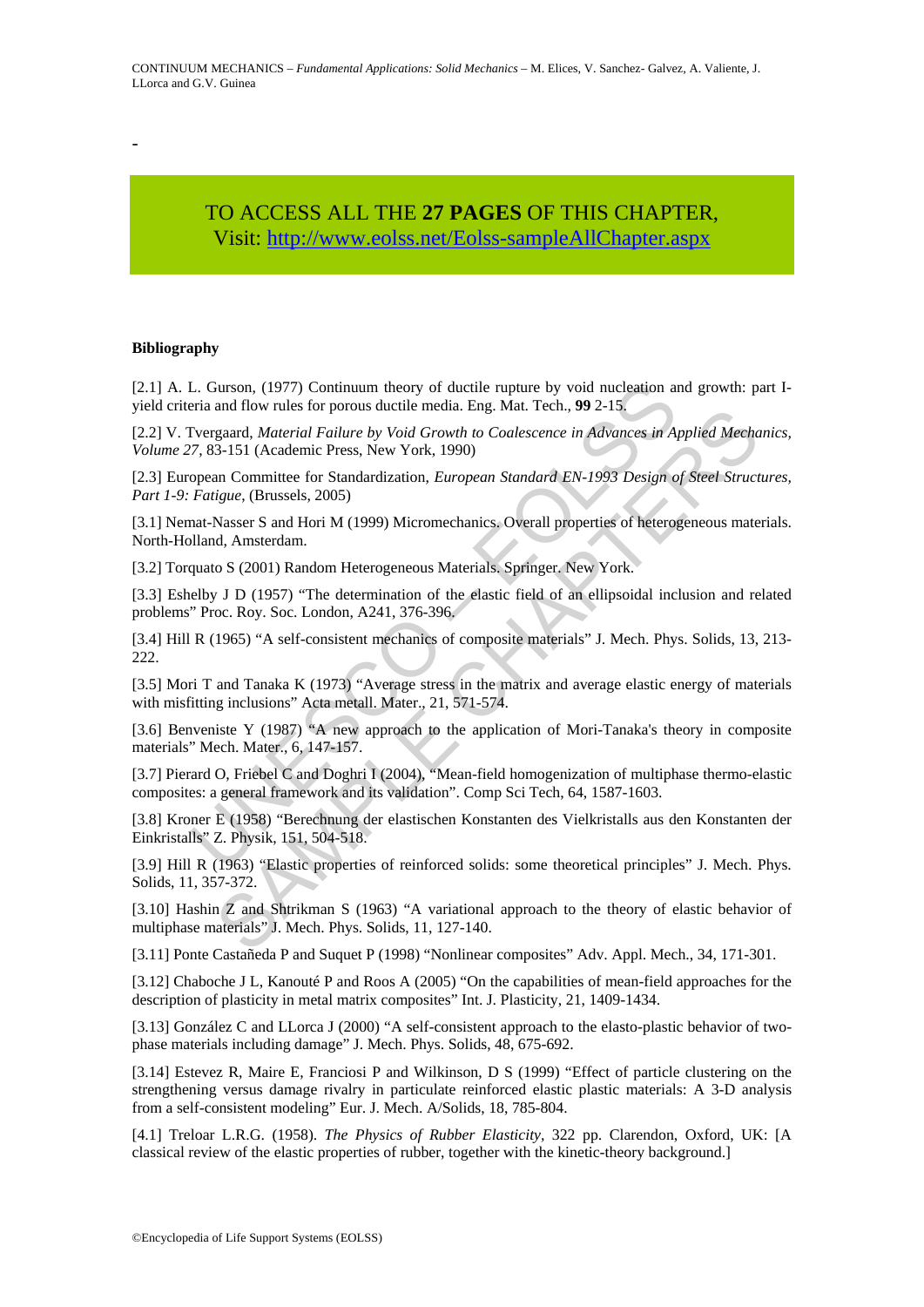[4.2] Kratky O.and Porod G. (1949). Röntgenuntersuchung gelöster Fadenmoleküle. *Recl. Trav. Chim. Pays-Bas* **68**, 1106-1123: [Develops the basis of the worm-like chain model to describe the behavior of semi-flexible polymer]

[4.3] James H. M. and Guth E. (1943). Theory of the elastic properties of rubber. *J. Chem. Phys*. **11**, 455- 481: [Develops the basis of the three-chain model to describe the behavior of semi-flexible polymers]

[4.4] Arruda E.M. and Boyce M.C. (1993). A three-dimensional constitutive model for the large stretch behavior of elastomers. *J. Mech. Phys Solids* **41**, 389-412: [Develops the basis of the eight-chain model to describe the behavior of semi-flexible polymers]

[4.5] Wu P.D. and van der Giessen E. (1993) On improved network models for rubber elasticity and their applications to orientation hardening in glassy polymers. *J. Mech. Phys Solids*, **41**, 427-456: [Develops the basis of the full-chain model to describe the behavior of semi-flexible polymers]

[4.6] Baltussen J.J.M. and Northolt M.G. (1999) The stress and sonic modulus versus strain curve of polymer fibres with yield. *Polymer* **40**, 6113-6124: [Describes the stress vs. strain curve of polymer fibres by menas of the continuous chain model in combination with a simple yield criterion based on a critical shear yield strain]

[4.7] Qi H.J., Ortiz C. and Boyce M.C. (2006) Mechanics of Biomacromolecular Networks Containing Folded Domains. *J. Eng. Materials and Tech., ASME*, **128**, 509-518: [Constitutive models for the large strain deformation of networks of modular macromolecules are developed building directly from freely jointed chain and worm-like chain models]

[4.8] Zhou H. and Zhang Y. (2005). Hierarchical Chain Model of Spider Capture Silk Elasticity. *Phys. Rev. Lett.* **94**, 028104: [Proposes a simple hierarchical chain model to reproduce force-extension relationships in biological fibers]

[4.9] Fung Y. C. (1993) *Biomechanics: Mechanical Properties of Living Tissues*, 2nd ed., 568 pp. Springer, New York, U.S.: [Reference book, internationally accepted, on the mechanical properties of biological fluids, solids, tissues and organs]

[4.10] Humprey J.D. (2002). *Cardiovascular Solid Mechanics*, 757 pp. Springer, New York, U.S.: [Focuses on the response of the heart and blood vessels to mechanical loads from the perspective of nonlinear solid mechanics, integrating basic analytical, experimental and computational methods]

fibres with yield. *Polymer* **40.** 6113-6124: [Describes the stress vs. strain eurves of the continuous chain model in combination with a simple yield criterion of the continuous chain model in combination with a simple yi the continuous chain model in combination with a simple yield criterion based on a cr<br>
the continuous chain model in combination with a simple yield criterion based on a cr<br>
raini J. Uriz C. and Boyce M.C. (2006) Mechanic [4.11] Holzapfel G.A., Gasser T.C. and Ogden R.W. (2000) A New Constitutive Framework for Arterial Wall Mechanics and a Comparative Study of Material Models. *J. Elasticity* **61**, 1-48: [Develops a constitutive law for the mechanical response of arterial tissue treating each vascular layer as a fiberreinforced material]

[4.12] Spencer A.J.M. (1984) Constitutive theory for strongly anisotropic solids. *Continuum theory of the mechanics of fibre-reinforced composites*, CISM Courses 282 (eds. Spencer, A.J.M. et al.), chap. IX, New York, U.S., Springer : [Develops the basis of constitutive equations for fiber-reinforced composites]

[4.13] Termonia Y. (1994) Molecular Modeling of Spider Silk Elasticity. *Macromolecules* **27**, 7378- 7381: [Introduces a comprehensive molecular model of spider silk fibers taking into account the crystalline and amorphous phases]

[4.14] Porter D., Vollrath F. and Shao Z. (2005) Predicting the mechanical properties of spider silk as a model nanostructured polymer, *Eur. Phys. J.* E **16**, 199-206 :[Develops a model for the mechanical behavior of spider silk based on its microstructure, in terms of chemical composition and the degree of order in the polymer structure.]

[4.15] Kaplan D. et al. (eds.) (1994) *Silk Polymers: Materials Science and Biotechnology,* 370 pp. ACS Symposium Series 544, Washington D.C., U.S.:[Gets toghether a bunch of selected papers on the mechanical and molecular structure of silks with an emphasis on development and application of highperformance and composite materials]

[4.16] Elices M. (ed.) (2000). *Structural Biological Materials,* 380 pp. Pergamon, Amsterdam, The Netherlands :[This book focuses on the study of three sub-groups of structural biological materials: Hard tissue engineering, focusing on cortical bone, Soft tissue engineering and Fibrous materials, particularly engineering with silk fibers. The fundamental relationship between structure and properties, and certain aspects of design and engineering, are explored in each of the sub-groups]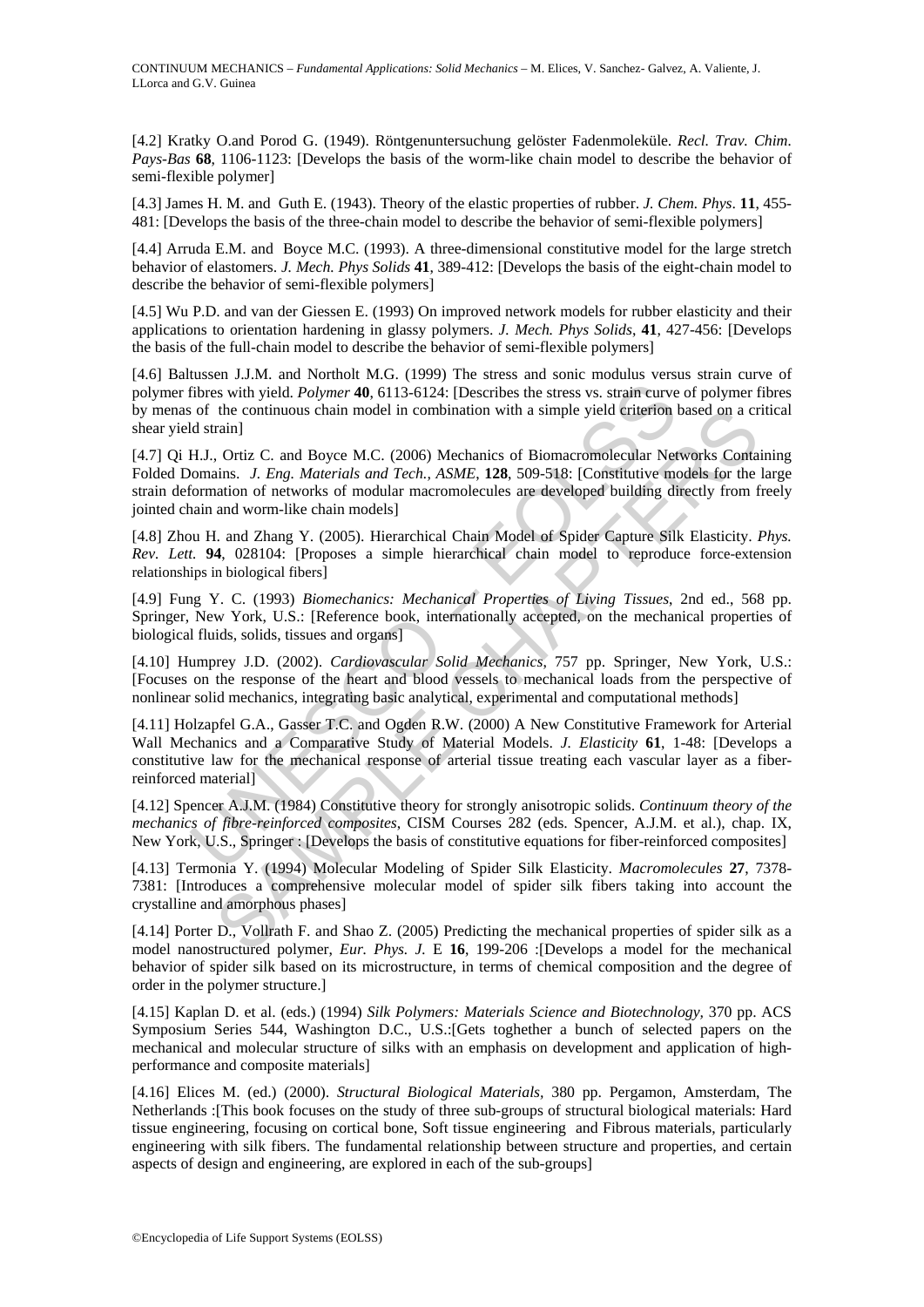[4.17] Kuhn, W. and Grun F. (1942), Beziehungen zwischen elastischen Konstanten und Dehnungsdoppelbrechung hochelastischer Stoffe. *Kolloid-Z*, **101**, 248-271 :[Discuses the mechanics of elastomeric chains from a statistical point of view, deriving the basic equations]

[4.18] Demiray, H. and Vito, R.P. (1991) A layered cylindrical shell model for aorta, *Int. J. Eng. Sci.* **29**; 47-54 :[Proposes some exponential strain energy density functions for the different layers of the arterial wall within the framework of hyperelastic materials]

[4.19] Takamizawa, T.T., and Hayashi, K. (1987) Strain energy density function and uniform strain hypothesis for arterial mechanics, *J. Biomech.* **20**; 7-17 :[Proposes a logarithmic strain energy density function for the arterial wall within the framework of hyperelastic materials]

[4.20] Planas, J., Guinea, G.V. and Elices, M. (2007) Constitutive model for fiber reinforced materials with deformable matrices, *Physical Review* E, **76** (4), 041903 : [Develops a simple macroscopic model for fiber-reinforced materials with deformable matrices derived by imposing equivalence between the virtual works of both the fiber-reinforced material and the equivalent continuum media]

#### **Biographical Sketches**

both the fiber-reinforced material and the equivalent continuum media<br>
ical Sketches<br>
ical Sketches<br>
ical Sketches<br>
ical Sketches<br>
ical Sketches<br>
ical Science and Technology at the Polytechnic University of Madrid<br>
major i **I** Sketches<br>
es (MSc. Civil Engineering (1963), MSc. Physics (1964) , PhD. (1966)) is Em<br>
Materials Science and Technology at the Polytechnic University of Madrid Professor E<br>
and research work has always centred upon Mat **Manuel Elices** (MSc. Civil Engineering (1963), MSc. Physics (1964) , PhD. (1966)) is Emeritus Professor of Materials Science and Technology at the Polytechnic University of Madrid. Professor Elices' professional and research work has always centred upon Materials Science. He has been Associate Editor of many major international journals in the field (Acta Materialiaa and Scripta Materialia among others) and he has served of Chairman, Counsellor or Member of the Advisory Committee of various international organisations (ACI, FIP, RILEM). Prof. Elices has carried out research on the mechanical behaviour of materials in both the experimental and theoretical fields. As guest lecturer he has given courses in a number of universities in Europe, the U.S.A., South America, Japan and China. He introduced in Spain the new engineering degree of Materials Science and Engineering, and he has published more than 300 scientific papers, 10 books, and contributed chapters in another 10 books. Professor Elices is a Life Member of the Real Academia de Ciencias Exactas, Físicas y Naturales and of the Academia de Ingeniería de España. Member of the European Academy (Materials Science Section), Honorary Doctor of the Universities of Navarra and of Carlos III and the holder of a number of National and International prizes (Bengough, Metals Society, DuPont, Honorary Member of ESIS, Spanish National Prize of Technological Research Leonardo Torres Quevedo, Real Academia de Ciencias Medal, Polytechnic University of Madrid Medal and Ramón LLull among others).

**Vicente Sanchez-Galvez** is Civil Engineer from Polytechnic University of Madrid, UPM, (1971), Physicist from Complutensis University (1975) and Doctor from UPM (1975). He is Full Professor at the Civil Engineering School of UPM (1983). He is author of nine books and over 200 papers on mechanical properties of materials. He has been Director of the Civil Engineering School (1989-1997) and Vicerector of UPM (2000-2007). Currently he is the Director of the Materials Science Department of UPM as well as Director of The Research Centre for Safety and Durability of Structures and Materials (CISDEM).

**Andrés Valiente** (MSc. Civil Engineering (1975), PhD. (1980), MSc. Physics (1982) ) is Professor of Materials Science at the Polytechnic University of Madrid. His professional and research work has always centred upon mechanical performance of structural materials and structural integrity.

**Prof. Javier Llorca** graduated in Civil Engineering at the Polytechnic University of Madrid in 1983. He got his Ph. D. in Materials Science at the same institution in 1986 and was appointed Associate Professor in the Department of Materials Science in 1987 and Professor in 1995. He is currently head of the research group on "Advanced Structural Materials and Nanomaterials" at the Polytechnic University of Madrid and Director of Madrid Institute for Advanced Studies of Materials (IMDEA Materials). His research activity has been focused in the analysis of the relationship between microstructure and mechanical properties in advanced structural materials. Prof. LLorca has held positions as invited professor at Brown and Cornell University and has received various awards, including the Research Award from the Spanish Royal Academy of Sciences, the Research award from the Polytechnic University of Madrid and the Gold Medal from the Spanish Structural Integrity Society. He is currently Associate Editor of Modelling and Simulation in Materials Science and Engineering, Composites Science